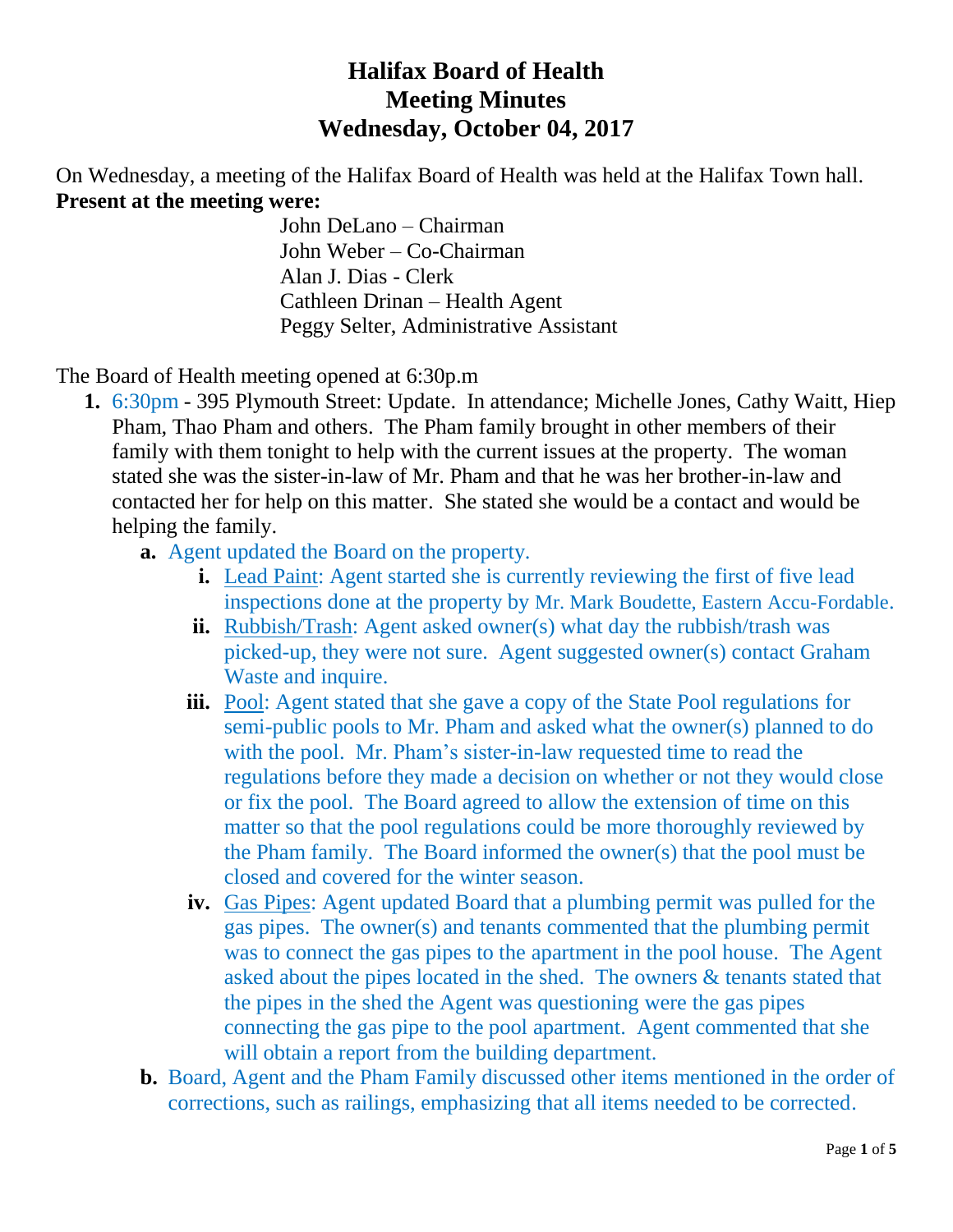- **i.** Wiring: The Board commented that an electrician will need to examine the wires seen going in and out of the building.
- **ii.** Railings: Railings need to be repaired or replaced.
	- **1.** The Pham Family asked if they needed to hire a licensed contractor to do the repairs. The Agent commented that it is always best to check with the Building Inspector regarding repairs and permits.
- **iii.** Time-Frame: The Board stated that a time-frame is needed, in writing from the owner(s) regarding repairs and corrections.
	- **1.** The Pham Family asked if the Town had any loan programs available to help with the cost of the repairs and corrections at the property.
		- **a.** The Agent stated that the Town does not have any such programs, but the State may have a loan program online. Agent will look at State website.
- **iv.** The Board asked if the tenants had any questions.
	- **1.** A tenant asked if there was lead inside the apartments.
		- **a.** The Agent commented that it was mainly outside with a small amount on the inside.
	- **2.** A tenant asked if they could have a copy of the time-frame when it is submitted by the owner(s) to the Board of Health.
		- **a.** The Board commented that once the time-frame is submitted it is part of a public meeting and considered a public record so they could request a copy.

A motion was made to extend time to the Pham's on the decision close or repair/use the pool to give the new family members attending the meeting time to review the State Pool Regulations. A written time-frame is required from the owner(s) on or before the 10.18.17 meeting stating when repairs/corrections will be made on each item listed in the order of corrections.

**Motion: John Weber Second: Alan Dias Unanimous vote on the motion**

## **2. Disposal Works Permits:**

### **a. Ratify Agents Approval:**

**i.** 770 Old Plymouth Street A Motion was made to ratify Agent's approval. **Motion: John Weber**

**Second: Alan Dias Unanimous vote on the motion**

**ii.** 11 Cross Street A Motion was made to ratify Agent's approval. **Motion: John Weber**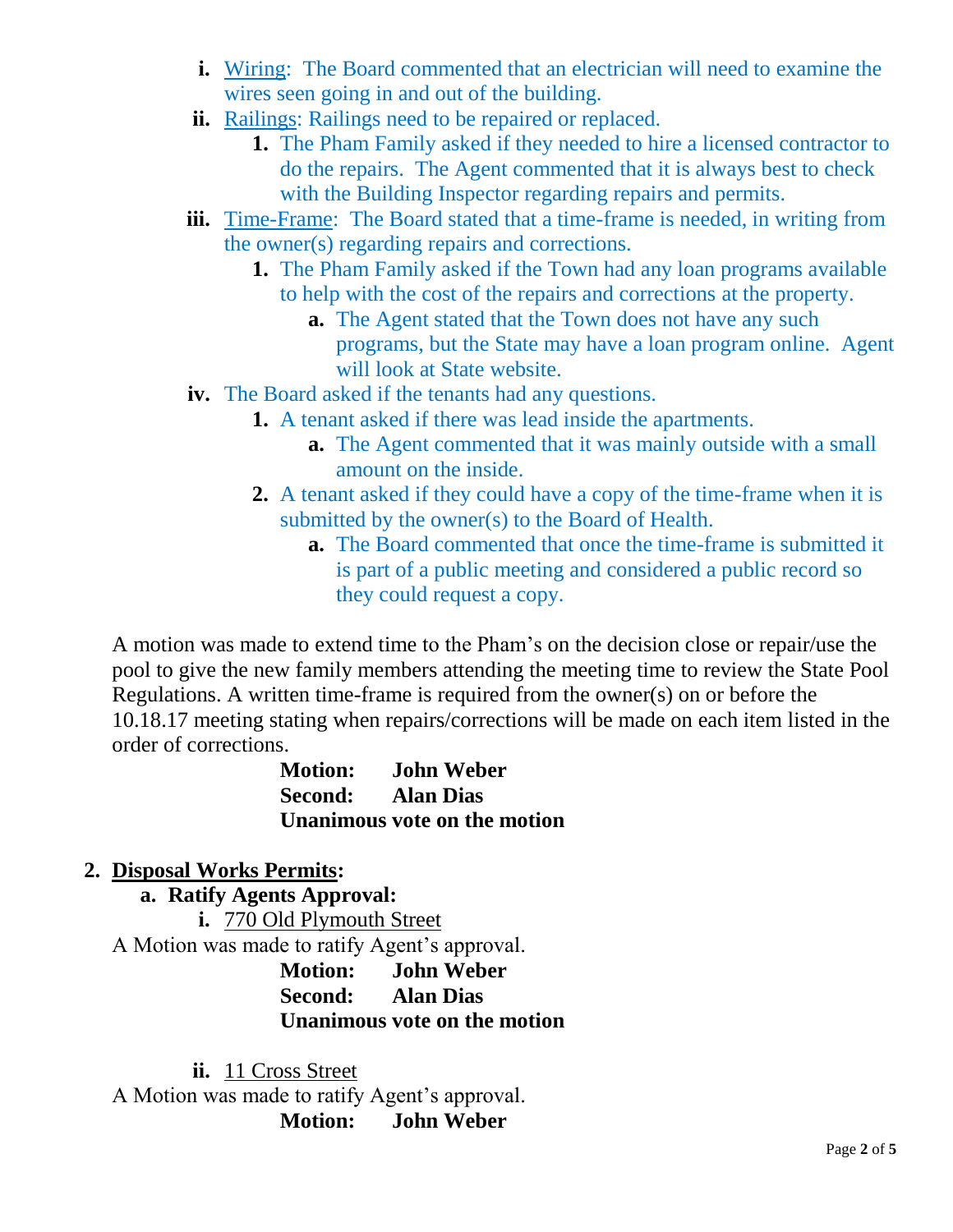### **Second: Alan Dias Unanimous vote on the motion**

**iii.** Amanda's Way 3&4

Alan Dias abstained from Amanda's Way. A Motion was made to ratify Agent's approval.

> **Motion: John Weber Second: John DeLano Unanimous vote on the motion**

**iv.** Amanda's Way 11&12

Alan Dias abstained from Amanda's Way. A Motion was made to ratify Agent's approval.

> **Motion: John Weber Second: John DeLano Unanimous vote on the motion**

**v.** Amanda's Way 5&6

Alan Dias abstained from Amanda's Way. A Motion was made to ratify Agent's approval.

> **Motion: John Weber Second: John DeLano Unanimous vote on the motion**

## **3. Bring to Boards Attention:**

- **a.** Open Meeting Laws: Updates.
	- **i.** Board reviewed the updated and the Admin emailed the Board the updates to the Open Meeting Laws.
- **b.** Discussion on how to respond to possible security threats. Revisit at 10.18.17 meeting.

## **4. Discussion Items:**

### **a. Agent Report:**

- **i.** Housing court trial in November, could be four days long
	- **1.** Agent updated Board that she will be in housing court in November with the possibility of a four (4) day trial.
- **ii.** Bank responded to request to clean-up of empty house
	- **1.** Agent updated Board on a bank that owned a property at 14 Buttonwood Road and responded to a Board of Health request to begin clean-up on the empty house.
- **iii.** Housing corrections when owner has no money.
	- **1.** Agent updated Board that she was in contact with the attorney of a homeowner of the property located at 11 Doris Road and that the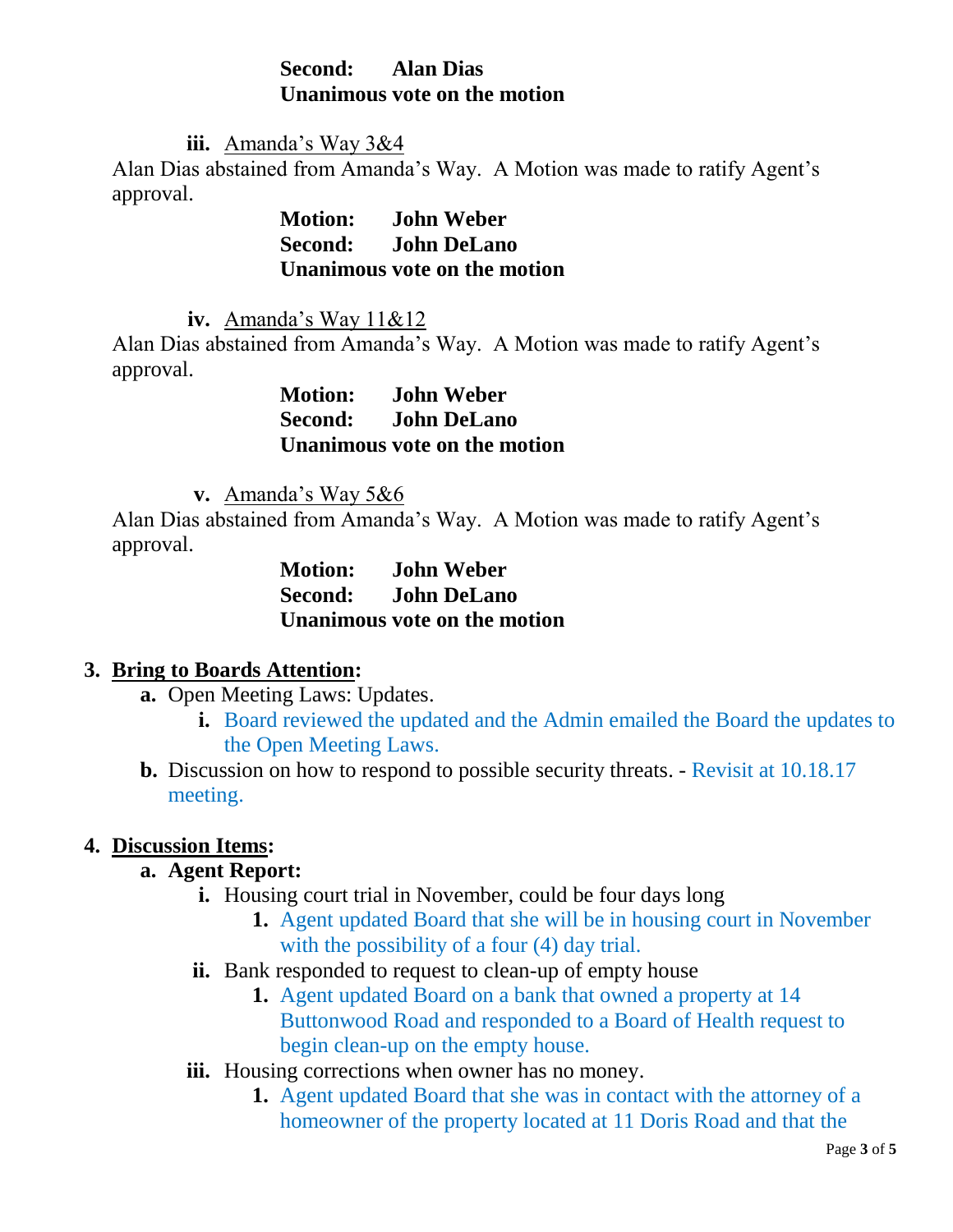property needs housing corrections, but the owner has little to no money to make the improvements. Board suggested Agent continue her efforts with the attorney to enforce the housing code at the property.

- **iv.** Mold.
	- **1.** Agent updated Board on an anonymous call from a tenant residing at a property at 11 Doris Road who called regarding mold. Agent will continue to work with the tenant and homeowner.
- **v.** Rubbish left by next door condo.
	- **1.** Agent updated Board on an anonymous call from a tenant about a neighbor who left bags of rubbish/trash when they moved out of a unit at Twin Lakes Drive. Agent will work with the condominium Trust management to resolve the issue.
- **vi.** A restaurant has closed
	- **1.** Agent updated Board that a recently opened restaurant has closed.

### **5. The Following to be signed**:

- **a. Payroll for the Week Ending , 2017** Board Signed/Approved
	- **i.** Cathleen Drinan
	- **ii.** Margaret Selter
	- **iii.** Tracy Noland
- **b.** Meeting Minutes:  $-\text{Board Signal}$ Approved
	- **i.** August 16, 2017 Meeting Minutes
	- **ii.** September 20, 2017 Meeting Minutes
- **c. Revolving Account# 25-513 – FY 18-06**  Board Signed/Approved
	- **i.** Kathleen DeVasto-Piemonte: Kitchen Inspections
		- **1.** Nessralla Farms Concessions: Corn Maze \$50.00
		- **2.** Lindy's General Store \$50.00
		- **3.** Cumberland Farms \$50.00
		- **4.** Halifax Mobil Station \$50.00
		- **5.** 7-Eleven \$50.00
		- **6.** Dunkin Donuts \$50.00
		- **7.** Twin Lakes Liquors \$50.00
		- **8.** Mea's Dairy Bar \$50.00
	- **ii.** Spath Engineering Invoice# 092117-743- Plan Review 11 Cross Street \$85.00
	- **iii.** Amos Wood: Inspections
		- **1.** 770 Old Plymouth Street Bottom Hole Inspection \$40.00
		- **2.** 770 Old Plymouth Street Final Inspection \$40.00

### **d. Landfill Engineering Account# 01-519 – FY 18-01**

- **i.** Tighe & Bond Invoice#  $091797200$  Landfill Monitoring  $$850.00$
- **e. iPad Gift Account# 26-514-4830-02 – FY 18-03**
	- **i.** Cathleen Drinan iPad Usage Reimbursement for September, 2017 \$21.16